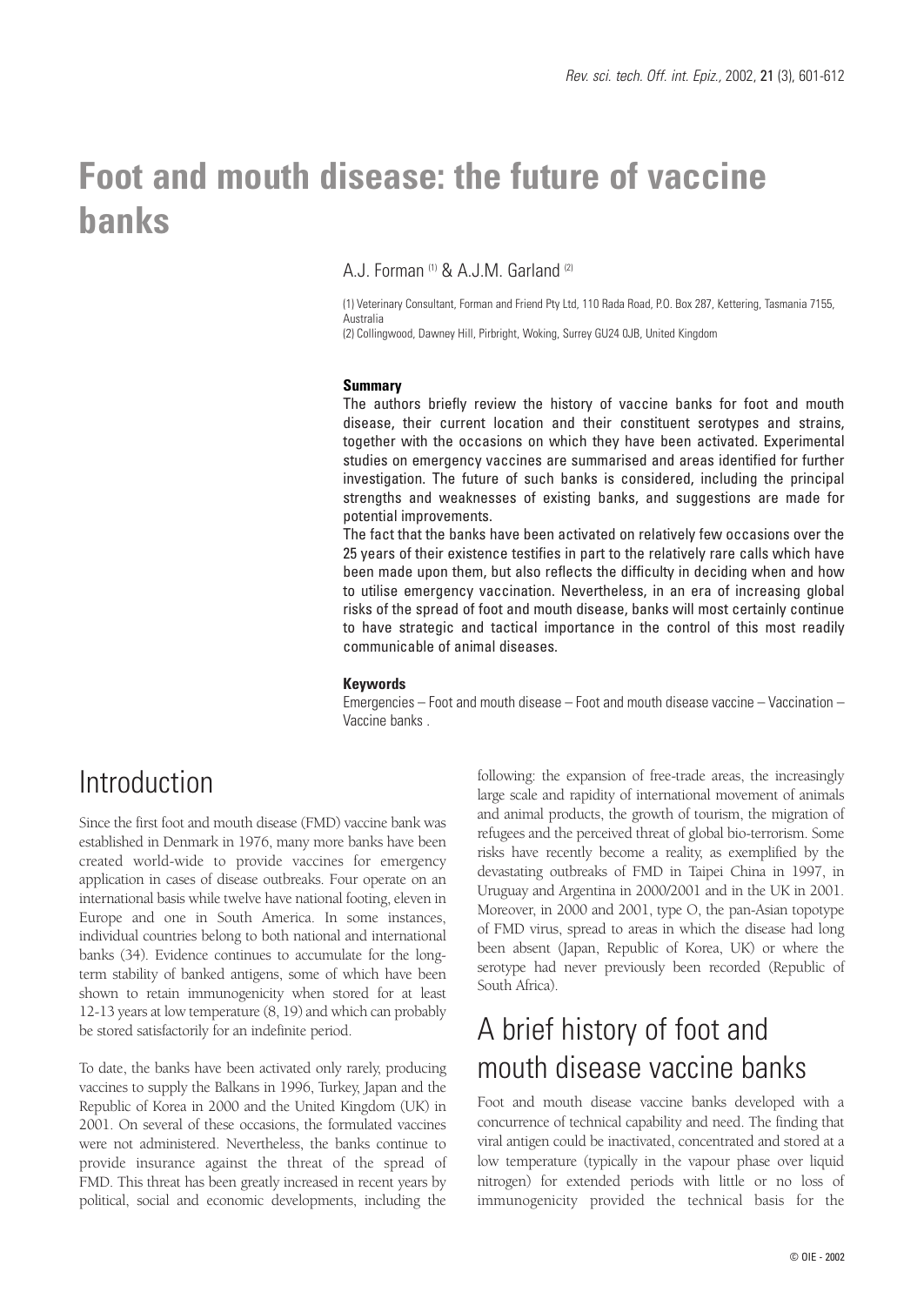establishment of vaccine banks (1). Such antigens could be rapidly reconstituted and formulated as potent vaccines. This approach has a number of advantages over conventional, preformulated vaccines, including flexibility in the formulation of mono- or polyvalent vaccines, the level of incorporation of antigen and the type of adjuvant used, all of which can be tailored to best meet the epidemiological characteristics of the emergency. In addition, banked antigen can be formulated and used directly in times of need. This contrasts with preformulated vaccine which has advantages of immediate availability, but disadvantages of limited shelf-life if unused before the registered expiry date, typically within 12 to 18 months of testing and release.

The Northumberland Committee of Inquiry reported on the costly FMD epidemic of 1967/1968 in the UK and recommended, *inter alia*, the creation of a stockpile of vaccine for use in any future emergency (3). At that time, only reserves of fully formulated vaccine were available. However, by 1974, methods had been developed for the production, purification, concentration and low temperature storage of antigen and the first national FMD antigen bank was established in Denmark in 1976. Subsequently, countries traditionally free of FMD in North America and Australasia, and those in western Europe which were achieving freedom, increasingly recognised the threat of re-introduction and wished to have an emergency vaccine supply. Despite adhering to a stamping-out policy for FMD, they acknowledged the possible development of economic and social circumstances in which emergency vaccination might well be necessary, at least as a short-term control measure. Moreover, during the 1950s and 1960s, many state veterinary institutes, formerly capable of producing FMD vaccine, opted to discontinue this activity. In addition, as routine vaccination decreased in western Europe to total discontinuation by 1991, the prospect arose of possible shortages in the supply of vaccine from commercial sources capable of meeting European Pharmacopoeia criteria of manufacture, safety and potency. The combination of these factors reinforced the need for contingency supplies, and the realisation that vaccine would have to be purposely stored.

Following the precedent in Denmark, several FMD vaccine banks were established. The North American Vaccine Bank (NAVB) was inaugurated in 1982 for the United States of America (USA), Canada and Mexico. In 1985, an International Vaccine Bank (IVB) was established in the UK to serve as a contingency supply for the UK, Australia, New Zealand, Finland, Ireland, Norway and Sweden, with Malta later joining as an associate, non-voting member. The European Union Vaccine Bank (EUVB) was established in 1991 to service the member states. These banks have been described elsewhere (12, 24, 28, 30, 34) and only key characteristics are summarised below. The most recently established bank dates to 1999 in Argentina.

The IVB has a minimum of 500,000 doses of each of the following antigens:

- $-A_{15}$  Thailand
- $-A_{22}$  Iraq 24/64
- $-A_{24}$  Cruzeiro
- Asia 1 India 8/79
- $-C<sub>1</sub>$  Oberbayern
- $-$  O<sub>1</sub> Lausanne
- $-O<sub>1</sub>$  Manisa.

This bank is a non-commercial, inter-governmental facility, located at the Institute for Animal Health, Pirbright, UK, combining antigen storage with the capacity to formulate and test antigens and vaccines. Members pay an annual subscription to cover maintenance costs, including purchase of additional antigens (obtained from commercial manufacturers) and also pay to replace any antigen withdrawal. The bank is administered by the UK State Veterinary Service on behalf of a commission comprising the Chief Veterinary Officers of the participating countries and is managed by the Pirbright Laboratory.

The EUVB was inaugurated in 1993. The original intention was that the bank should hold five million doses, each of ten strains of antigen, as follows:

- $-O<sub>1</sub>$  Manisa
- $-$  O<sub>1</sub> BFS
- $-A_{24}$  Cruzeiro
- $-A_{22}$  Iraq
- $-C_1$  Noville
- Asia 1 Shamir
- A Iran 96
- A Iran 99
- A Malaysia 97
- South African Territories (SAT) 1.

Antigens of serotypes SAT 2 (East Africa), SAT 2 (Southern Africa) and SAT 3 were later added in lesser amounts, in view of the assessment that the SAT viruses posed a much lower threat to Europe than the other serotypes. At present, the bank holds antigen equivalent to between one half and one million doses of the various strains (34).

The EUVB antigens are stored in two national institutes, in Lyons, France, and Brescia, Italy, and at the facilities of a commercial manufacturer in Lyons and Pirbright. Formulation is undertaken by the commercial supplier of the antigen to a potency of at least six 50% cattle protective doses (6  $PD_{50}$ ) per vaccine dose. Release of antigen for vaccine to be used, either within or outside the European Union (EU), requires the agreement of the Standing Veterinary Committee of the EU.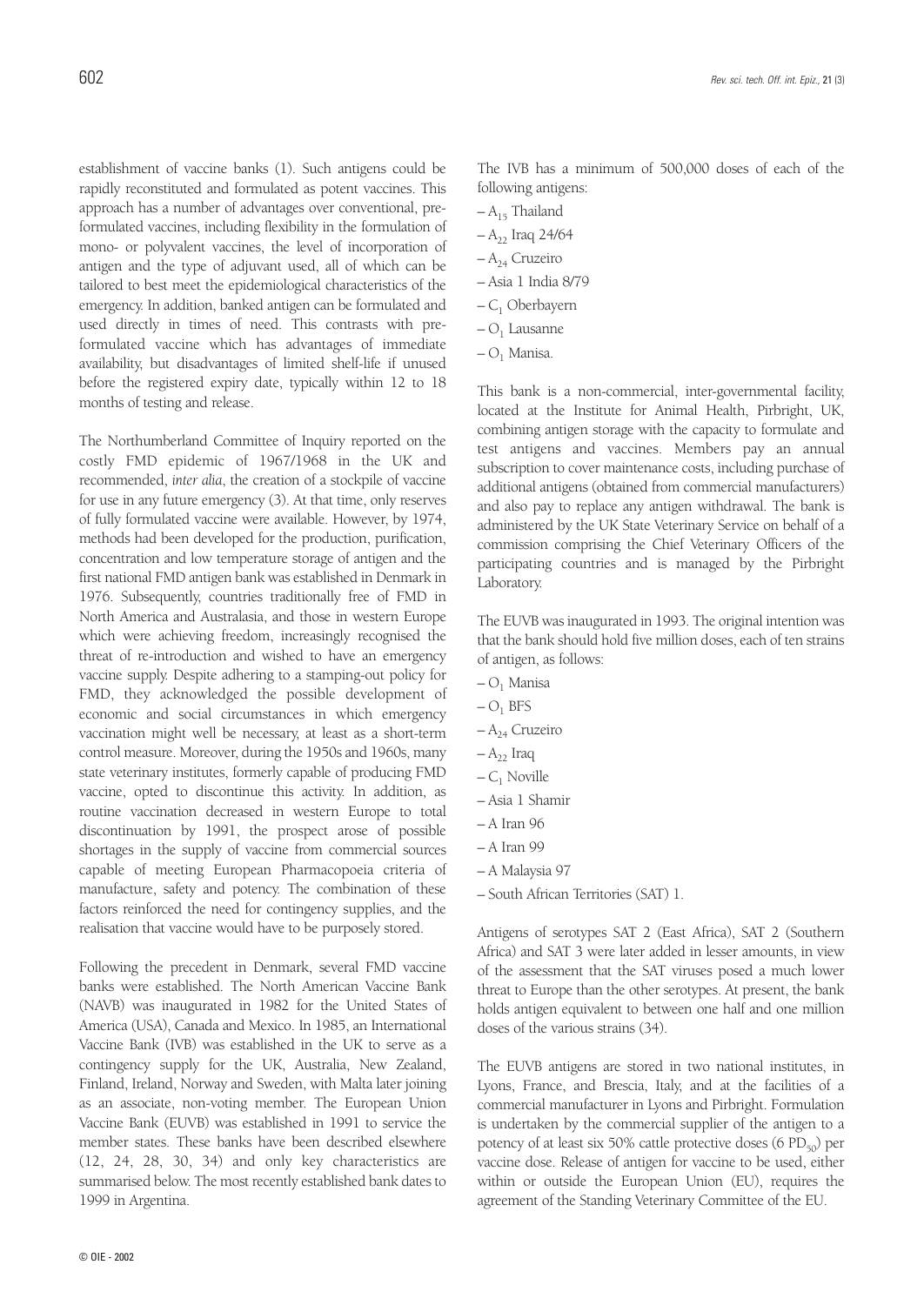The NAVB holds substantial stocks of a limited number of key strains. They are kept at the Plum Island Animal Disease Center, USA, with provision for formulation meeting United States registration requirements to be undertaken at a commercial production unit.

As of March 2001, thirteen countries in western Europe held supplementary stocks of FMD antigen (34). Seven of these banks are maintained by commercial producers and the remainder are held in national institutes. The largest national bank is located in Germany, which holds 100,000 doses of formulated vaccines for each of seven strains and 500,000 or 1 million doses of frozen antigen for each of eleven strains. In 2001, Denmark decided to discontinue the national maintenance of what was the first established bank and will in future rely upon the EUVB.

The All Russia Research Institute for Animal Health (ARRIAH) manufactures FMD vaccines for national use and has contracts for emergency supply with a number of countries such as Bulgaria, the Ukraine, Kazakhstan, Belarus, Moldavia and Turkmenistan (40).

A bank was established in Argentina in 1999 under contract with a commercial supplier. The bank holds stocks of  $O_1$  Campos,  $A_{24}$  Cruzeiro,  $A_{79}$  Argentina,  $A_{87}$  Argentina,  $C_{3/85}$  Argentina and  $C_3$  Indaial – each equivalent to 500,000 doses of vaccine – and of SAT 1, SAT 2 and Asia 1 – each equivalent to 35,000 doses of vaccine (A.A. Schudel, personal communication).

Commercial manufacturers hold stocks of antigen for their own use and there are also examples where they hold stocks under contractual arrangements on behalf of national and international organisations.

## Utilisation of vaccine from foot and mouth disease vaccine banks

Foot and mouth disease vaccine banks have been utilised relatively infrequently, on a rather small scale and predominantly for the emergency vaccination of cattle. Regarding the EUVB, vaccine was first produced in 1996 to supply vaccine to the Balkans when  $480,000$  doses of type  $A_{22}$ vaccine were provided to the Former Republic of Yugoslavia and the Former Yugoslav Republic of Albania (FYRA). Counter measures employed included slaughter and movement controls in both places, but the vaccine was only applied in the FYRA. The disease was successfully controlled in both areas (6).

In 1999, type O vaccine was supplied from the EUVB to both Japan (1 million doses) and the Republic of Korea. The vaccine was applied in Korea, but the disease was controlled in Japan without recourse to vaccination. In 2000, some 1.3 million doses of trivalent (types O, A and Asia 1) vaccine were supplied to and administered in the buffer zone in the Thrace region of Turkey.

Regarding the IVB, the first and only large-scale activation took place in 2001 when 500,000 doses of type O vaccine were formulated for possible use during the epidemic in the UK. The vaccine was not deployed subsequently (7).

There are no reports of large-scale activation of the NAVB. The bank in Argentina was activated in 2001 to supply 500,000 doses of tetravalent vaccine, all of which were applied.

This summary does not take account of the emergency supply of fully formulated vaccines. However, it is noteworthy that the suppressive vaccination administered to cattle against the outbreaks of FMD in the Netherlands in 2001 was a routine, commercial vaccine rather than an emergency vaccine, with a minimum potency of  $3 PD_{50}$  per dose.

# A brief summary of experimental studies on emergency vaccines

For vaccine production, FMD virus is grown in continuous cell lines in suspension culture. The harvest is clarified and the virus inactivated, usually with binary ethyleneimine. The viral antigen can be concentrated and partially purified and is then used to formulate adjuvanted vaccine or stored over liquid nitrogen for later formulation. The production and testing of conventional FMD vaccines is described in the Office International des Epizooties (OIE: World organisation for animal health) *Manual of standards for diagnostic tests and vaccines* (32) and in various international pharmacopoeias.

A number of modern biotechnological techniques have been explored towards the development of improved FMD vaccines (17, 39). However, none have yet progressed beyond the experimental stage.

### **The onset of immunity**

The rapidity of development of protective immunity following emergency vaccination is clearly of extreme importance. Studies have been conducted in cattle (20), sheep (13, 14) and pigs (20, 36, 37), demonstrating that protective immunity to clinical disease can be engendered within 2 to 4 days of vaccination in all these species (13, 14, 20, 36, 37). In one experiment in pigs, full immunity did not develop until 21 days post-vaccination (20) but there are indications that the level of challenge is critical, especially in pigs, and that very severe challenge can overwhelm immunity, as in this experiment.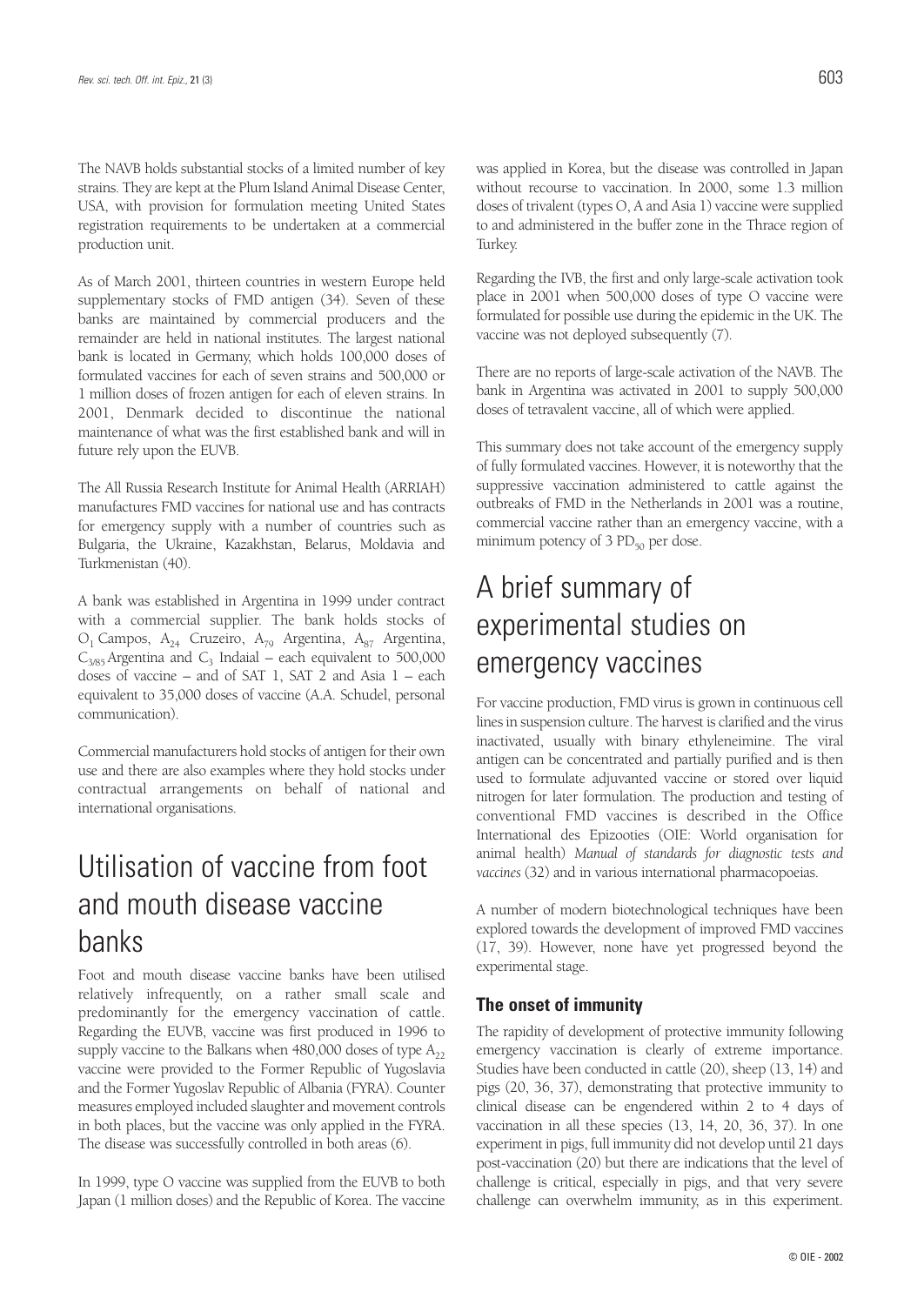Note should be taken that clinically immune vaccinates can continue to transmit infection to in-contact, susceptible animals for up to 7 days post-vaccination in the case of pigs (37) and 14 days in the case of cattle (21). Moreover, vaccination does not prevent the acquisition of the asymptomatic FMD carrier state in challenged, clinically immune ruminants. Some limited evidence suggests that high potency vaccine can reduce the acquisition of the carrier state (20). Further research is needed to clarify a number of these issues.

### **Adjuvants and vaccine formulation**

Pigs show a very poor response to aluminium hydroxidesaponin adjuvanted, aqueous vaccines and double oil emulsion (DOE) formulations are preferred for this species. The oil vaccine is also commonly used for ruminants, especially in South America and is generally accepted as being at least as effective as aluminium hydroxide vaccines in terms of rapidity of development and duration of immunity. Vaccine banks generally have provision for formulation with either type of adjuvant.

Research has been focused on improved adjuvants and especially oils and emulsifiers. Utilisation of Montanide ISA 206 and ISA 25 oils provides significant advantages in terms of facilitation and simplification of vaccine formulation (14). Recent development of an experimental stratified and cryogenically stored (SACS) vaccine in which the oil, aqueous and antigen phases are successively layered and frozen above each other in the final container resulted in potent vaccines. These were complete and ready for application after mixing of the phases in the vial at the time of vaccination (10). Further studies are warranted, including the investigation of possible scale-up, since there is the potential to combine the immediate availability of pre-formulated vaccines with the long-term stability of frozen antigen.

In general terms, the higher the level of antigen incorporation in the vaccine, the greater the potency of the vaccine and the ability of the vaccine to stimulate a rapid response, the broader the spectrum of antigenic cover elicited and the longer the duration of immunity engendered. In contrast, the higher the antigen incorporation level, the more expensive the vaccine and the fewer the number of doses which can be produced from a given amount of antigen. There is, however, evidence for a sigmoidal dose response and a threshold above which further incorporation of antigen elicits little increase in the immune response, at least in respect of the serum-neutralising antibody levels attained (33). Choices have to be made to arrive at the most satisfactory compromise between these characteristics. The current OIE recommendation is that emergency vaccines should contain a minimum of 6  $PD_{50}$  per vaccine dose, compared with the minimum recommendation of 3  $PD_{50}$  for vaccines produced for routine vaccination. Results for banked antigens have typically exceeded this value by a significant margin, e.g. IVB antigens have produced values ranging from

9 PD $_{50}$  to equal or greater than 112 PD $_{50}$  per vaccine dose in cattle (8) while those in the EUVB, tested by a different method, have also been shown to have potencies well above the recommended minimum (11).

# Areas for further research

### **Antigen preparation**

Further research is required on the preparation, and particularly the purification, of antigens for emergency vaccines, firstly to improve the stability of the antigens after formulation and secondly to facilitate differentiation between infected animals and vaccinated animals.

Some vaccines made using concentrated, inactivated FMD antigens have shown reduced stability compared to conventional antigens (7, 19) while this effect has not been observed with other vaccines (11). Possible causes include the presence of proteases from the culture harvest that were coconcentrated with FMD antigen during manufacture and/or the type of formulation employed. This potential problem may not be significant in circumstances where the vaccine is applied within a short time of formulation, but could become an issue if application were to be delayed.

The replication of FMD virus in an animal or in tissue culture cells proceeds through a cascade of intermediate proteins, including the several non-structural proteins (NSPs), to the eventual production of new virus particles. Antibodies are produced to all these proteins during the course of FMD infection in an animal. In contrast, vaccines – depending on their method of manufacture – are composed principally of intact virus particles and so are less likely to produce antibodies to the NSPs, although the production of such antibodies may follow repeated vaccination. This problem can be avoided by producing vaccine of sufficient purity in terms of NSPs (18) and it would be highly desirable to establish NSP purity criteria for all vaccine antigens.

About half of the ruminant animals exposed to FMD virus develop a carrier state, i.e. infective virus can be recovered from the oro-pharyngeal region for more than 28 days after exposure (35). Such virus has been shown to persist for up to three and a half years in cattle, nine months in sheep and four months in goats. The carrier state may also develop in vaccinated animals, even when the animals are immune to the development of clinical disease. The epidemiological significance of the carrier state remains controversial but this state is perceived as a potential threat of infection to susceptible animals and consequently acts as a barrier to national and international trade (35).

Both infection and vaccination result in production of antibodies. This can lead to difficulties in differentiating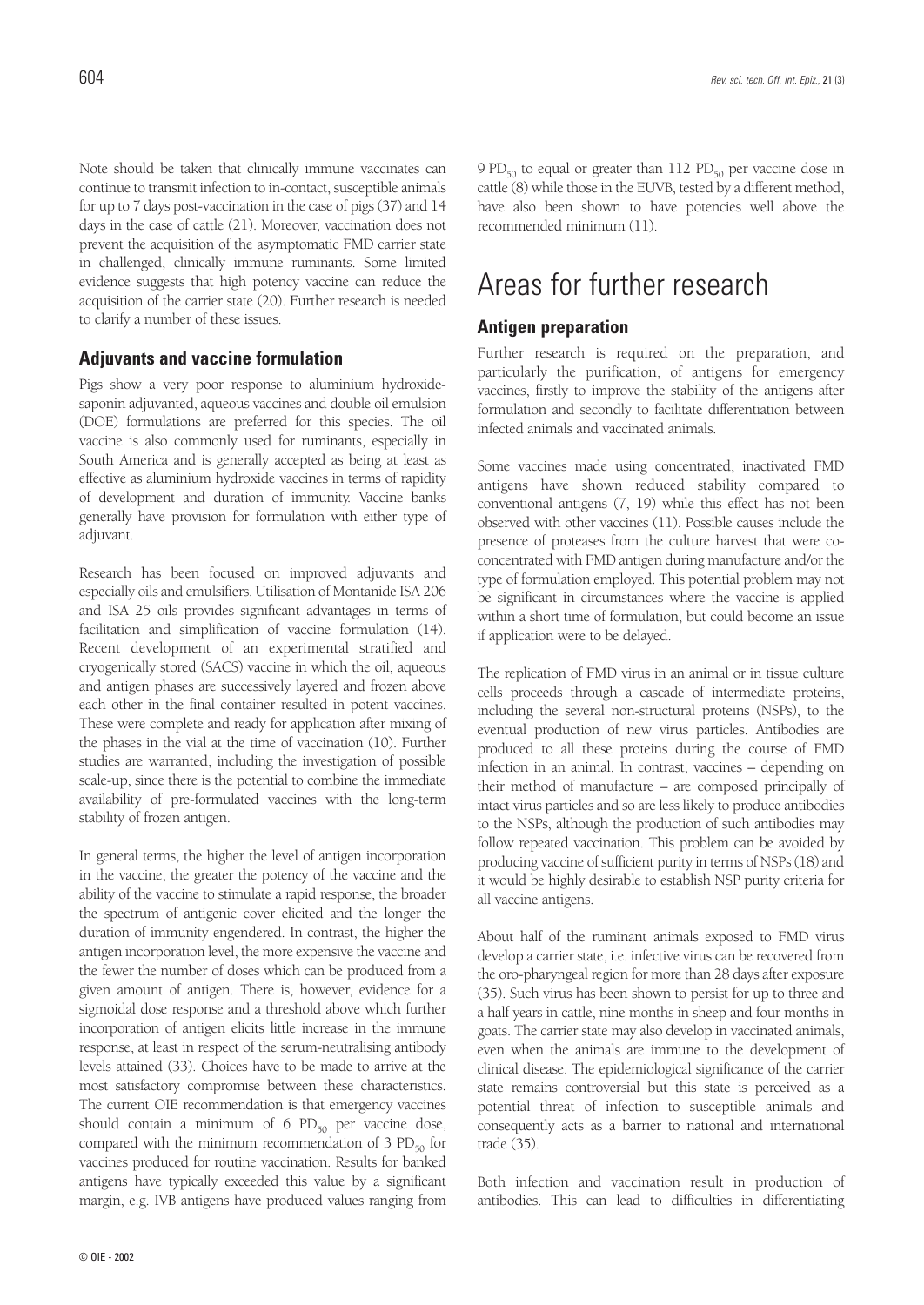between animals which have recovered from disease and those which have been vaccinated, or vaccinated and then subclinically infected. Since vaccination can both mask the presence of infective animals and confound their serological recognition, vaccination programmes carry a penalty for establishment of freedom after an outbreak. This is one of the main reasons for the reluctance of authorities to use vaccine in an emergency situation.

Tests have been developed to assist in this differentiation, the principal test being an enzyme-linked immunosorbent assay (ELISA) to detect antibodies to the three ABC NSPs of FMD virus (15, 29). These tests are currently applicable on a herd rather than an individual animal basis and aspects still require validation. If an emergency vaccine contains immunogenic levels of NSPs, then antibodies may be elicited against them, thereby complicating the testing required to establish freedom from FMD infection.

#### **The immune response**

As indicated above ('The onset of immunity'), further vaccine research would be desirable in target species on the speed of onset of immunity, blocking the transmission of virus from clinically immune vaccinates to in-contact susceptible animals, the duration of immunity and the carrier state and prevention of this state. Much research on the nature of FMD immunity has focused on the humoral response to vaccination and additional studies on the role and possible exploitation of other protective mechanisms, such as innate immunity, cellular immunity, cytokines and mucosal immunity could be profitable.

## Points to consider for the future of foot and mouth vaccine banks

### **Deciding on the constitution and ownership of a vaccine bank**

Antigen in FMD vaccine banks may be shared in an international bank, or may be exclusively held for the benefit of one country. Members of a multinational bank must agree on access to antigen, the speed of formulation in time of need, the constituent strains and the types and volumes of vaccine that may be required.

Shared ownership reduces costs but could lead to conflict of interest between members. Antigen stored in the IVB is jointly owned by eight countries, each having varying rights of withdrawal proportional to their financial contributions. The countries are widely dispersed throughout the world, thus limiting the risk of concurrent, competing demands. However, that risk remains. For example, Australia and New Zealand have closely aligned quarantine policies with broad acceptance of common disease status resulting in minimal requirements for

import restrictions between the two countries. The occurrence of FMD in one country could lead to appearance of the disease soon after in the other, with immediate implications for antigen accessibility. The same risk applies to Europe, as was demonstrated during 2001 when disease rapidly spread from the UK to Ireland, France and the Netherlands.

Vaccine supplied from banked antigen is likely to meet only the initial emergency demand, whereas the situation may call for vaccination on a much larger scale. No bank holds more than 5 million doses of any one strain of antigen – enough to vaccinate around 2.5 million cattle on two occasions. Should disease rapidly become widespread, this could be inadequate to service the needs of countries with large numbers of susceptible livestock. Australia, for example, has some 27 million cattle, 115 million sheep and 2.5 million pigs. According to current planning, vaccine would only be used there if initial attempts at stamping-out had been unsuccessful, so much larger volumes of vaccine would probably be required than are currently immediately available. Similarly, at the time that vaccination was first considered in the UK in 2001, the availability of vaccine was initially limited to 500,000 doses from the IVB with the possibility of a further 5,000,000 doses from the EUVB. This can be compared with the UK population of some 11 million cattle, 27 million sheep and goats and 6 million pigs. Furthermore, countries have no guarantee that additional emergency supplies would be readily available from commercial sources operating to the required standards of good manufacturing practice (GMP) and in compliance with pharmacopoeial criteria. Manufacturers plan the production of vaccine well in advance against received orders and could already be fully committed when an emergency strikes. These examples underline the difficulties in defining policies on the amount of antigen to be stored, ownership of antigen and the manner in which a bank should be administered.

### **Inter-bank co-operation and rationalisation: security of supply**

The total amount of antigen available in the European banks alone – excluding stocks held by private companies and the ARRIAH vaccine plant – is equivalent to some 70 million monovalent cattle doses (34) and there is considerable duplication in the types and strains of antigens stored. There are opportunities for further international collaboration and rationalisation of these stocks.

A vaccine bank is a contingency which hopefully will never be used. As such, vaccine banks are most cost-effective if shared by several contributors. If the number of contributors is sufficiently large, then the risk of more than one concurrent demand can be accommodated by storing larger volumes of antigen. Since the anticipated need for antigen would hopefully be a rare event, the most cost-effective type of functioning would be for a client to pay low overhead costs but to be prepared to pay a premium in time of need. For a country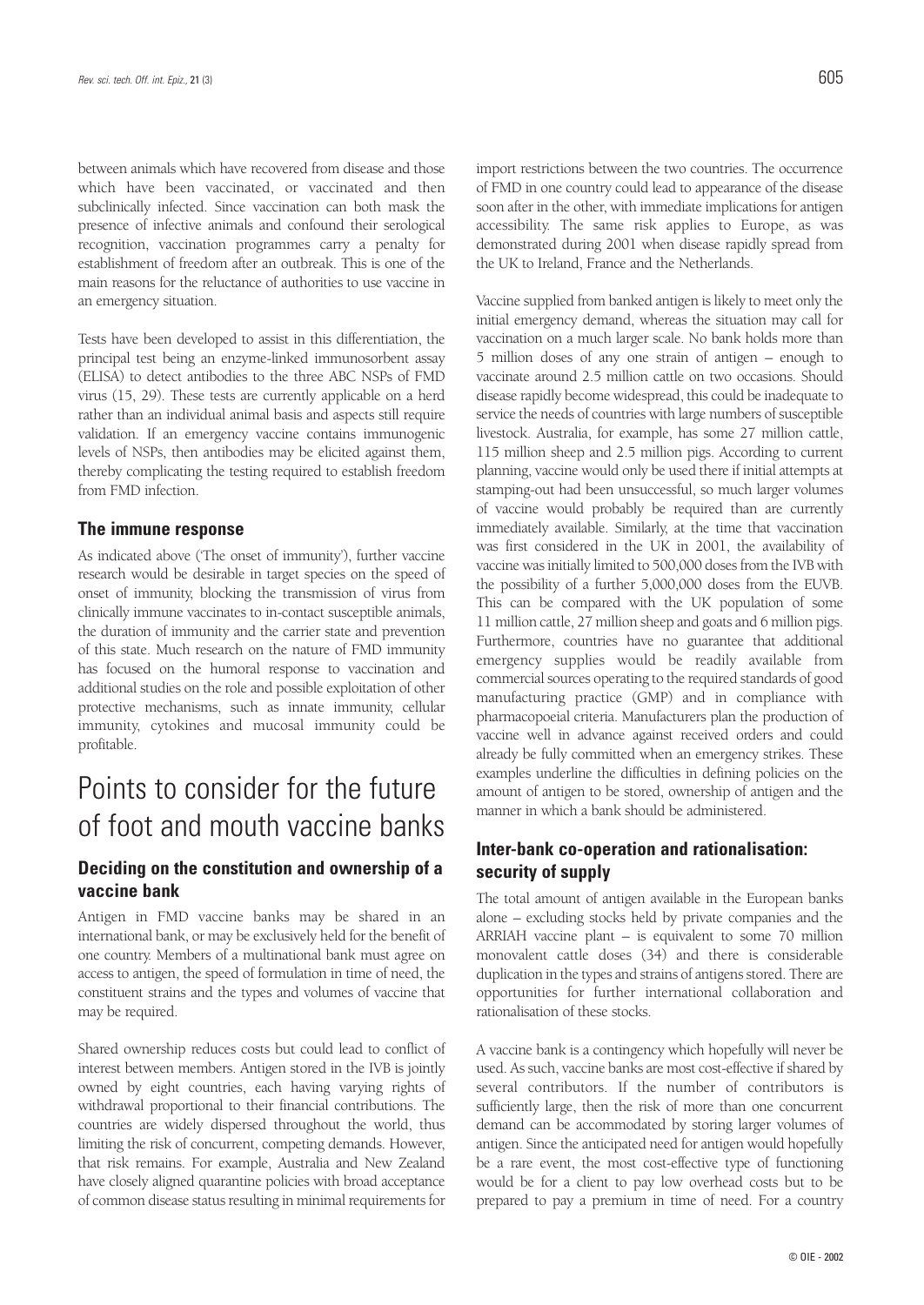normally free of FMD, that premium would probably be a small fraction of the overall cost of controlling an incursion of disease.

Where antigens are owned by one country, provision can still be made for sharing antigens with others. Members of one bank would have first call on their own, high priority, antigens but may have reciprocal access to other banks, either for antigens they do not store, or for additional stocks of common antigens, where this approach is considered an acceptable risk. Under such circumstances, clear rules would need to be in place to ensure that primary and reciprocating members had defined access to antigens.

#### **Selection of vaccine serotypes and strains**

A range of antigens needs to be available for vaccine formulation in order to meet all likely contingencies. A decision must be made by disease control authorities on how many strains of vaccine would be needed, on what basis strains would be selected, how many doses of each would be needed and what proportion should be held as fully formulated vaccine and/or as antigen.

The immediate usefulness of a bank depends upon the inclusion of serotypes and strains appropriate for an anticipated or actual emergency. A potential weakness lies in the possibility that an outbreak could occur due to a virus which was not adequately matched by those held in the bank. Thus the selection of serotypes and strains must be continuously reviewed to attempt to ensure that all current and emerging threats are covered, while recognising that circumstances may dictate otherwise. Comprehensive and continuous global epidemiological surveillance is an essential component of this process and many improvements are necessary in this respect, since there are large areas of the world for which disease information is scant or absent.

In the past, when a new strain of disease has emerged that was not well matched by existing vaccine strains, the practice has notably been to deploy an existing vaccine of the same serotype, preferably at a high level of antigen incorporation. Revaccination is practised within three to four weeks of primary vaccination and continued in this manner until the new strain becomes available as a vaccine. However, note should be taken that this process takes time, that novel strains are not always easily adapted to tissue culture and that the yield of such antigens or their immunogenicity may be poor.

In the world of today, marked by rapid and extensive movement, both legal and illegal, of people, animals and products, accompanied by the added threat of bio-terrorism, prediction from whence an introduction of FMD might originate is very difficult. The OIE/Food and Agriculture Organization World Reference Laboratory (WRL) makes periodic recommendations on strains to be included in FMD vaccine banks, based on current epidemiological intelligence.

The most recent recommendations were formulated in September 2001 and are listed in Table I in order of priority, although within each group, strains are not in order of importance (5).

#### **Table I**

#### **Recommendations on strains to be included in foot and mouth disease vaccine banks, September 2001** (5)

| <b>Priority</b> | <b>Strain</b>                                              |
|-----------------|------------------------------------------------------------|
| High            | O <sub>1</sub> Manisa (covering the pan-Asian topotype)    |
|                 | O <sub>1</sub> BFS or 01 Lausanne                          |
|                 | $A_{22}$ Iraq                                              |
|                 | A <sub>24</sub> Cruzeiro                                   |
|                 | Asia 1 Shamir                                              |
|                 | A Iran 96                                                  |
|                 | SAT 2 Saudi Arabia (or equivalent)                         |
| Medium          | SAT 2 7imhahwe                                             |
|                 | $A_{15}$ Bangkok related strain                            |
|                 | A <sub>87</sub> Argentina related strain                   |
|                 | A Saudi Arabia 23/86 (or equivalent)                       |
|                 | SAT 1 South Africa                                         |
|                 | A Malaysia 97 (or equivalent)                              |
|                 | A Fritrea 98                                               |
|                 | $C_1$ Noville                                              |
|                 | 0, Taiwan 97 (pig adapted strain or Philippine equivalent) |
|                 | A Iran 99                                                  |
| Low             | SAT 2 Kenya                                                |
|                 | SAT 1 Kenya                                                |
|                 | SAT 3 Zimbabwe                                             |
|                 | A Kenya                                                    |

Antigens held in the IVB are routinely monitored at Pirbright by an *in vitro* virus neutralisation test using bovine sera raised against the strains maintained in the bank, as assayed against selected, current, field virus isolates. These tests enable assessment of the expected level of protection the antigens might afford and also identification of any requirements for the inclusion of additional antigens (9).

### **Turnover and replacement of banked antigens**

Although antigens stored at low temperature retain immunogenicity for extended periods, some factors may justify the turnover and replacement of stocks. For example, epidemiological situations may change to the point where particular antigens are no longer appropriate. To avoid wastage, antigens should be turned over while still in demand by making antigen available to meet routine orders for vaccine. In such circumstances, the vaccine producer could own the antigen and the vaccine bank would then be based on an agreement for a guaranteed supply of formulated vaccine of specified quality within a certain period of days. The producer could then turn over antigen stocks as appropriate and the main costs to the client would be for antigen storage and the capacity of rapidly providing antigen when required.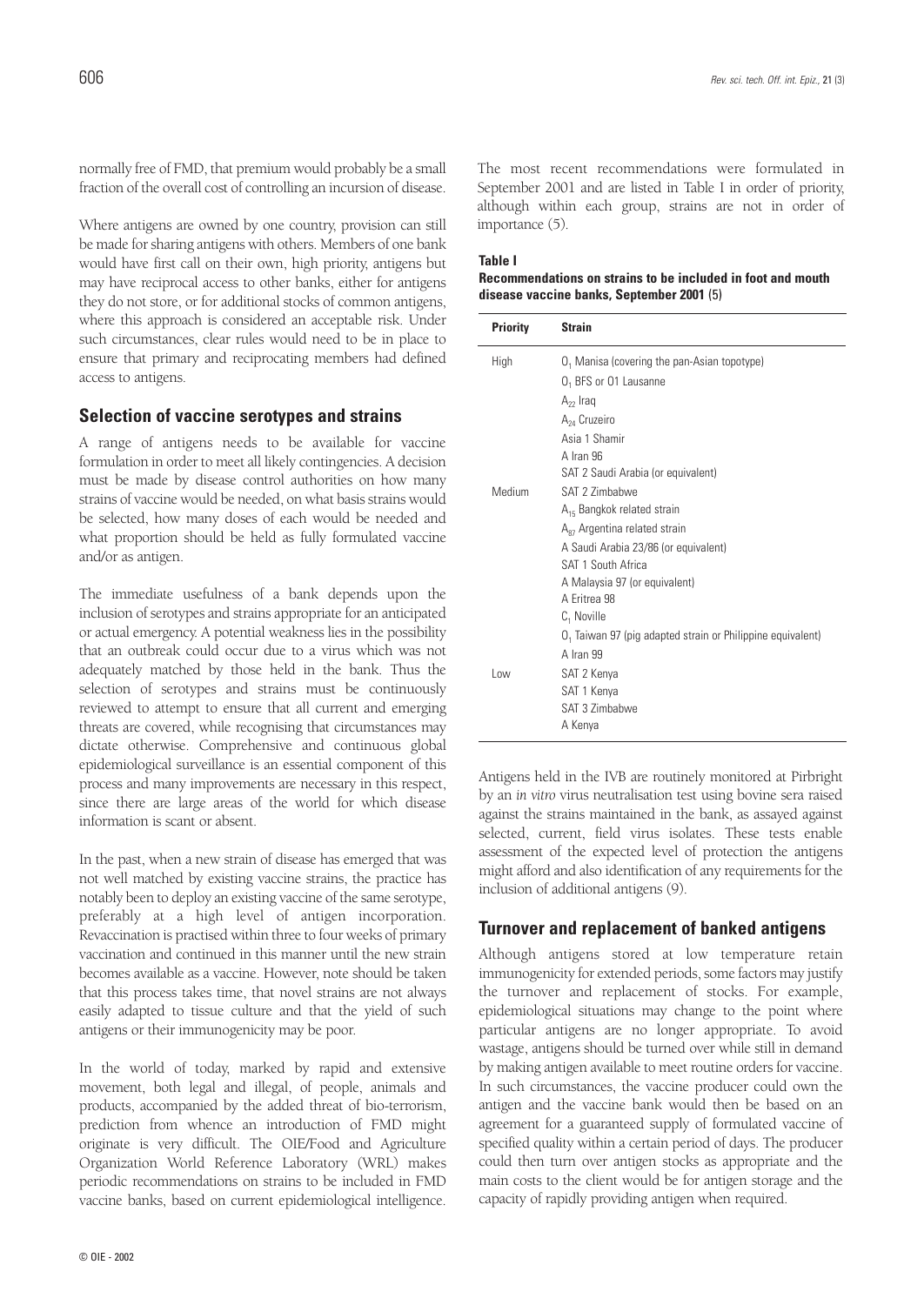Another approach to the periodical turnover of stocks could be to donate a proportion to non-member nations. Many countries that participate in vaccine banks also provide support for animal health activities to developing countries in which FMD is endemic. In the same way that the EU has in the past provided vaccine from the EUVB to neighbouring countries, the practice of providing FMD vaccine from vaccine banks as a form of development assistance could be more widely adopted.

Foot and mouth disease viral antigen harvests for vaccine production may contain residual amounts of bovine materials, such as serum, used as components of culture media. Ethical vaccine producers take great care to source their serum supplies from countries and even specific herds of high health status, the requirements including national freedom from bovine spongiform encephalopathy and herd freedom from bovine pestivirus infection. There is a large international market for serum products and a constant risk of both product substitution and misrepresentation of origin. Thus, vaccine producers must maintain very strict control over the source of their biological ingredients to satisfy themselves and national regulatory authorities of their provenance. Apart from ensuring the absence of adventitious agents, there is a general trend for quality assurance to be more demanding with time. These considerations may constitute additional reasons for the turnover and replacement of antigen stocks.

#### **Regulatory considerations**

Over time, therapeutic and biological products have been subjected to greater regulatory demands. Commonly, Chief Veterinary Officers have the power to over-ride registration requirements in an emergency. However, in an increasingly litigious world, there is a risk in so doing. Additionally, vaccine manufacturers need assurance that in the event of a request to supply vaccine, their product will be acceptable.

Regulatory authorities could advantageously facilitate supply of emergency vaccines by providing provisional registration in advance of need. Registration could encompass most of the normal licensing requirements, including product efficacy and safety, compliance with GMP and periodic audit, as required. Whenever new demands are made for registration, they could be incorporated into provisional registration requirements. Final registration could then be undertaken rapidly by a desktop audit of actual production batches and formulation runs. Such a facility is not presently or commonly available.

Revisions have been proposed to the monograph of the European Pharmacopoeia on FMD vaccines (16). These would improve the standardisation of potency testing and provide for challenge testing in pigs and/or cattle, while encouraging the use of assessment by serological response and other validated, alternative tests. Proposals have been made to introduce new field strains into a range of existing strains without the need for a new registration process. In this context, in-process controls –

Adoption of these revisions would establish a basis for greater uniformity of standards. The proposition that countries preregister FMD vaccines on the basis of manufacturers meeting appropriate GMP and quality assurance standards would be more realistic. In addition, the revisions would also enable the rapid registration of formulated vaccine from the vaccine bank of members. Uniform standards would also facilitate the sharing of antigens between banks and member countries.

In many countries, the use of FMD vaccine is controlled under national and international law. For example, vaccination is forbidden in the countries of the EU, except in cases of emergency and with the authorisation of the European Commission. This can lead to bureaucratic delay in the implementation of emergency vaccination. Such delays may be exacerbated when vaccine is to be supplied to non-members of a bank. In Albania in 1996, for example, 26 days elapsed between the first suspicion of disease and the first application of vaccine supplied from the EUVB (6). Since time is of the essence in the control of FMD, contingency planning must include measures to anticipate and minimise such delays.

The recommendations of the OIE contained in the 2001 version of the *International Animal Health Code* (31) are also important, since they specify the conditions for the allocation of disease status for individual countries in the context of international trade in animals and animal products. Regarding FMD, where emergency vaccination is used in an erstwhile disease-free country, that country cannot apply for the reestablishment of the status of 'disease-free without vaccination' until at least three months have elapsed since the last case of disease and at least three months have elapsed since the last vaccinated animal has been slaughtered, all subject to the stamping-out of cases and the satisfactory completion of clinical and serological surveillance. These restrictions weigh heavily in deciding whether or not to apply emergency vaccination, especially in countries where international trade in animals and animal products makes an important contribution to the national economy.

There is a case for re-examining the OIE recommendations, investigating their possible modification to reduce the trading consequences of emergency vaccination, especially if, as discussed above ('Antigen preparation'), standardisation of antigen quality allows discriminatory serology to be undertaken to confirm the absence of concurrent infection. The principles of regionalisation and zoning should also be reviewed in the context of emergency vaccination.

The recent outbreaks of FMD in Europe have focused attention on the need for emergency vaccination of particular groups of animals including rare breeds, zoo animals, certain animals under experimentation and animals of particularly valuable genetic potential. There is a body of opinion that such animals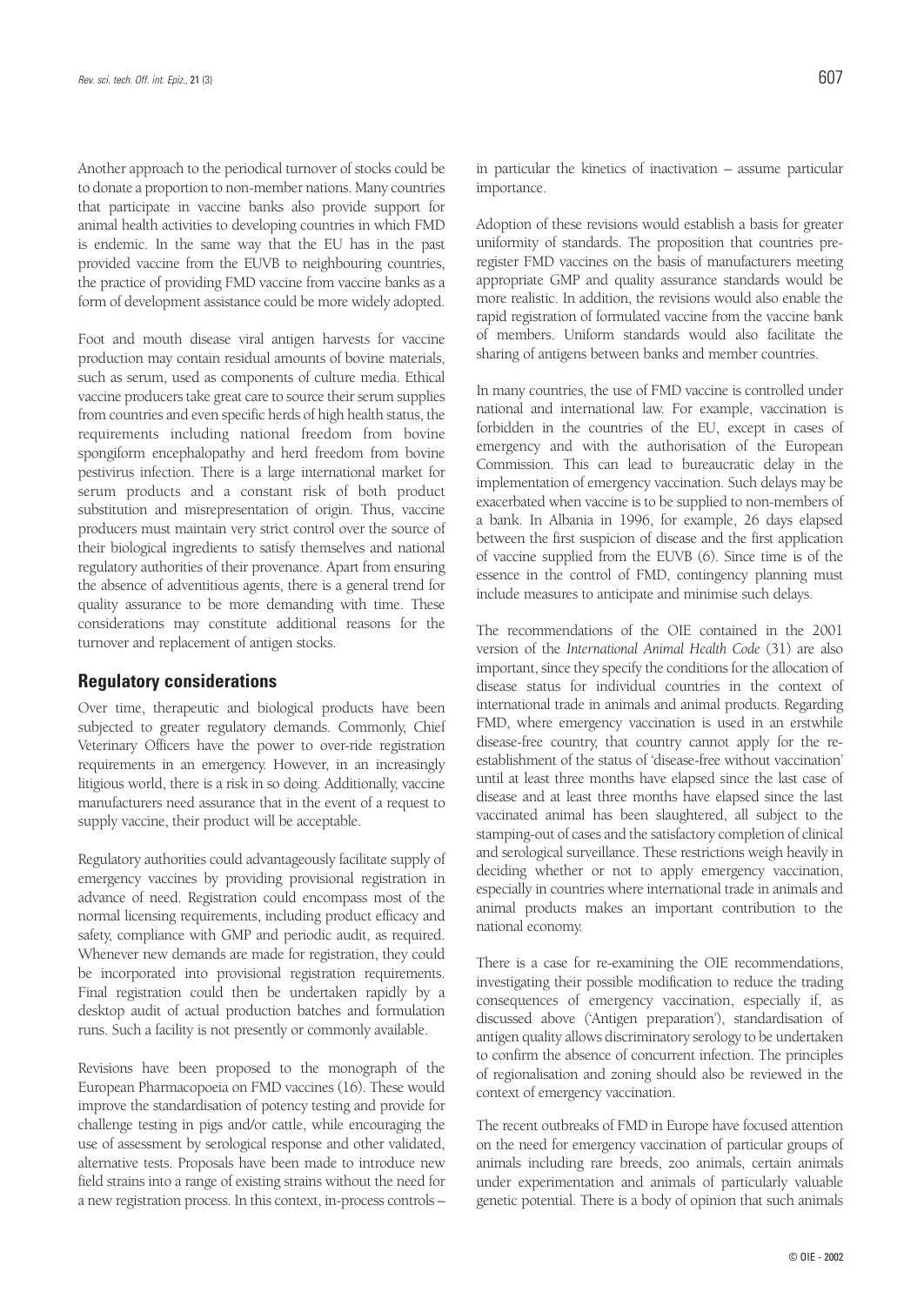should be able to be vaccinated in an emergency under special circumstances and conditions, without the country necessarily losing the overall OIE disease status. These topics are also under active consideration.

### **Contingency planning**

Contingency planning should encompass all the requirements for emergency vaccination, including the provision of supplies of vaccine and vaccination equipment, transport, the cold chain, disinfectants, the recording of immunisation and the training of vaccination teams (2, 22, 25). As discussed above ('Regulatory considerations'), advance provision is important for rapid approval for importation and use of emergency vaccine.

Simulation exercises should also be performed on a regular basis. These can be used to predict projected requirements for emergency vaccine under different scenarios.

#### **Decision support systems**

The concept of emergency vaccination against FMD is simply enunciated and readily accepted. However, for the reasons outlined in this paper, deciding in practice whether or not to apply emergency vaccination, when to vaccinate, which species to vaccinate and where the vaccine should be applied is often extremely difficult. Risk and cost-benefit analyses and computerised scenario modelling can be used in predicting the outcome of different options for the control of outbreaks of FMD, including the use of emergency vaccination, and as an aid to making decisions in this complex field. However, it is essential that such models be sufficiently comprehensive and sophisticated to give reliable predictions and that the basic information underlying the analyses be both accurate and upto-date.

In 1989, a cost-benefit analysis was undertaken by the European Commission which predicted that significant overall economic benefit would accrue over a ten year period from abandoning the then routine policy of mass prophylactic FMD vaccination and replacing this practice with stamping-out and emergency ring vaccination, even if the anticipated worse-case risk of 13 primary and 150 secondary outbreaks per primary should subsequently ensue (4). The recommendations were adopted and all FMD vaccination ceased in 1991 within the EU. During the following decade, there were incursions of FMD, but they were restricted to countries at the periphery and to relatively few outbreaks, so that the policy appeared to have been justified. However, many circumstances changed between the time of these analyses and the outbreaks in Europe in 2001 when, within a period of eight months, there were 2,030 outbreaks in the UK, 1 in Ireland, 2 in France and 26 in the Netherlands. These events emphasise that contingency planning and cost- and risk-benefit analyses must be undertaken on a regular and comprehensive basis. They must

be modified to take account not only of the emerging epidemiological situation but also of additional factors which may assume differing importance over time. Examples of these include the public acceptability of control options, including the mass destruction and disposal of animals and the overall economic effects, including indirect effects such as loss of income from tourism. These requirements are not easily or cheaply satisfied. Nevertheless, a number of computer-based models are available (23, 26, 27, 38) and further research is needed in this area to refine and validate the models.

## **Conclusions**

In the aftermath of the widespread outbreaks of FMD during the period 1999-2001, international authorities must closely re-examine existing regulations and control measures, including those appertaining to vaccine banks and emergency vaccination, together with their consequences for trade. The outcome of these deliberations could have far-reaching implications for the control of FMD and other diseases and for commerce in the agricultural sector.

International consensus is required to define standards of antigen quality and to establish agreed methodology for discriminatory serology as requirements to render emergency vaccination a more desirable and practical option. Pressure for vaccination in the face of an outbreak is increasingly apparent from various quarters, arguing for alternatives to mass slaughter with the adverse effects, real or perceived, for animal welfare, the environment and national economies.

The needs for storage of large quantities of multiple strains of antigen (17 strains are recommended as high and medium priority by the WRL) and the recognition that appropriate strains will change over time, raise questions of logistics and funding. Pooling of resources into a large bank would be an efficient mechanism for meeting needs but would probably be resisted by countries seeking a high level of assurance that their requirements would always be accorded priority, despite competing demands from other members. A solution could lie in a reciprocal arrangement by which countries can own the highest priority antigens and have access, as available, to antigens of strains that represent a lower threat. Harmonisation of production and licensing criteria will be an essential element to any antigen-sharing scheme.

Initiatives to be taken at the national and international level include the need for regulatory authorities to develop preregistration protocols so that emergency vaccines can be rapidly approved for use, without the threat of legal or other challenges.

One lesson from the UK outbreak in 2001 is that contingency planning for FMD should not be restricted to disease control authorities and the livestock industries in isolation.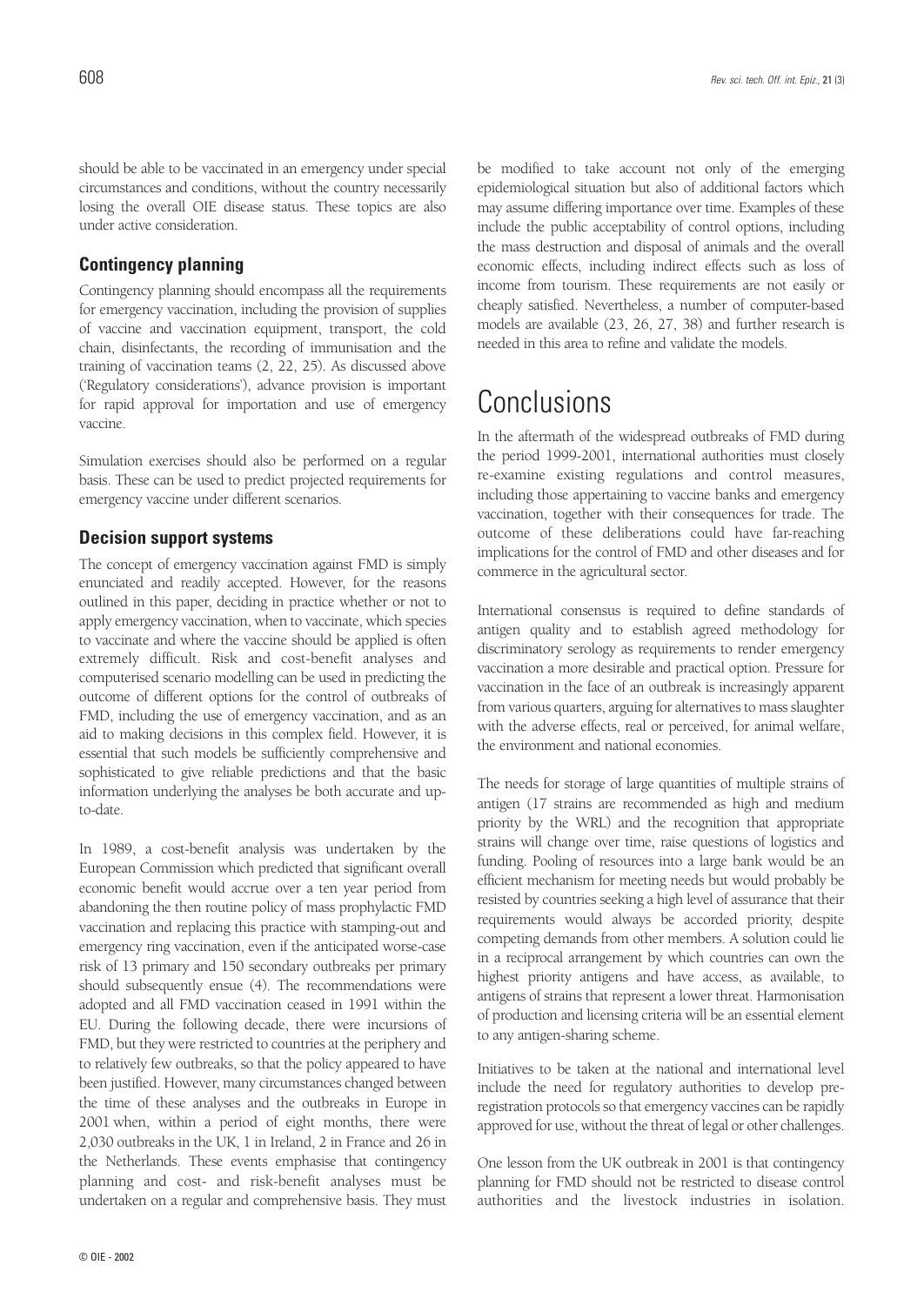Contingency planning must also involve all stakeholders and those from sectors in the community that stand to benefit from rapid response and effective control and who can contribute to advanced planning. In addition, contingency plans must be regularly revised to take account of changes in the disease situation, in science and technology and in political, social and economic circumstances. Policy must be defined and agreed in advance so that decisions can be made rapidly in a time of crisis.

A most important means of reducing the threat of FMD for disease-free countries is to improve control of the disease in endemic regions. A more extensive use of vaccine banks could play a part in this objective. In the past, banks have generally been developed as a contingency against outbreaks in developed countries having the resources for their establishment and maintenance. Outbreaks and epidemics of FMD are often poorly controlled in less developed countries through a general lack of resources, but in particular, a lack of foreign exchange to purchase vaccine. Vaccines that are used in these circumstances may be of inappropriate strain composition, include unnecessary additional serotypes, or fail to comply with international pharmacopoeial criteria, but are used because they are all that is available and/or affordable. The participation of vaccine banks could enable donors of development aid to influence the appropriate selection and quality of vaccines and by creating a regular turnover of stocks, ensure that stored antigens satisfy both current quality standards and antigenic relevance.

■

A broadened objective for vaccine banks, to include the needs of developing countries with endemic or sporadic FMD, could address the humanitarian objectives of development assistance while at the same time reducing the threat of the global spread of FMD by confronting the disease at source.

Decision support systems, such as epidemiological modelling and risk and cost-benefit analyses, can play a useful role in the control of FMD and in the evaluation of options, including emergency vaccination. Existing models should be continuously updated, refined and validated.

Epidemiological intelligence is crucial in underpinning the vaccine bank concept. There is a pressing need to strengthen the comprehensive collection and characterisation of emerging FMD viruses on a global basis, in order to monitor the evolution of the disease, enable the early recognition of new threats and implement preventive action, including the constituents and readiness of vaccine banks.

### Acknowledgements

The authors gratefully acknowledge the comments of Dr A.I. Donaldson, Dr P. Barnett and Professor S. Alexandersen in the preparation of this paper.

## **Fièvre aphteuse : l'avenir des banques de vaccins**

A.J. Forman & A.J.M. Garland

#### **Résumé**

Les auteurs passent rapidement en revue l'historique des banques de vaccins contre la fièvre aphteuse, leurs lieux d'implantation actuelle, leurs souches et sérotypes constitutifs, et évoquent les situations qui ont nécessité leur utilisation. L'article dresse un inventaire sommaire des études expérimentales en cours sur les vaccins d'urgence ainsi que les domaines nécessitant des recherches complémentaires. Les auteurs envisagent l'avenir de ces banques en s'attardant sur les forces et faiblesses des banques actuelles ; par ailleurs, ils proposent quelques mesures susceptibles de contribuer à leur amélioration.

Le nombre plutôt limité d'utilisations des banques au cours de leurs vingt-cinq années d'existence s'explique en partie par les sollicitations relativement rares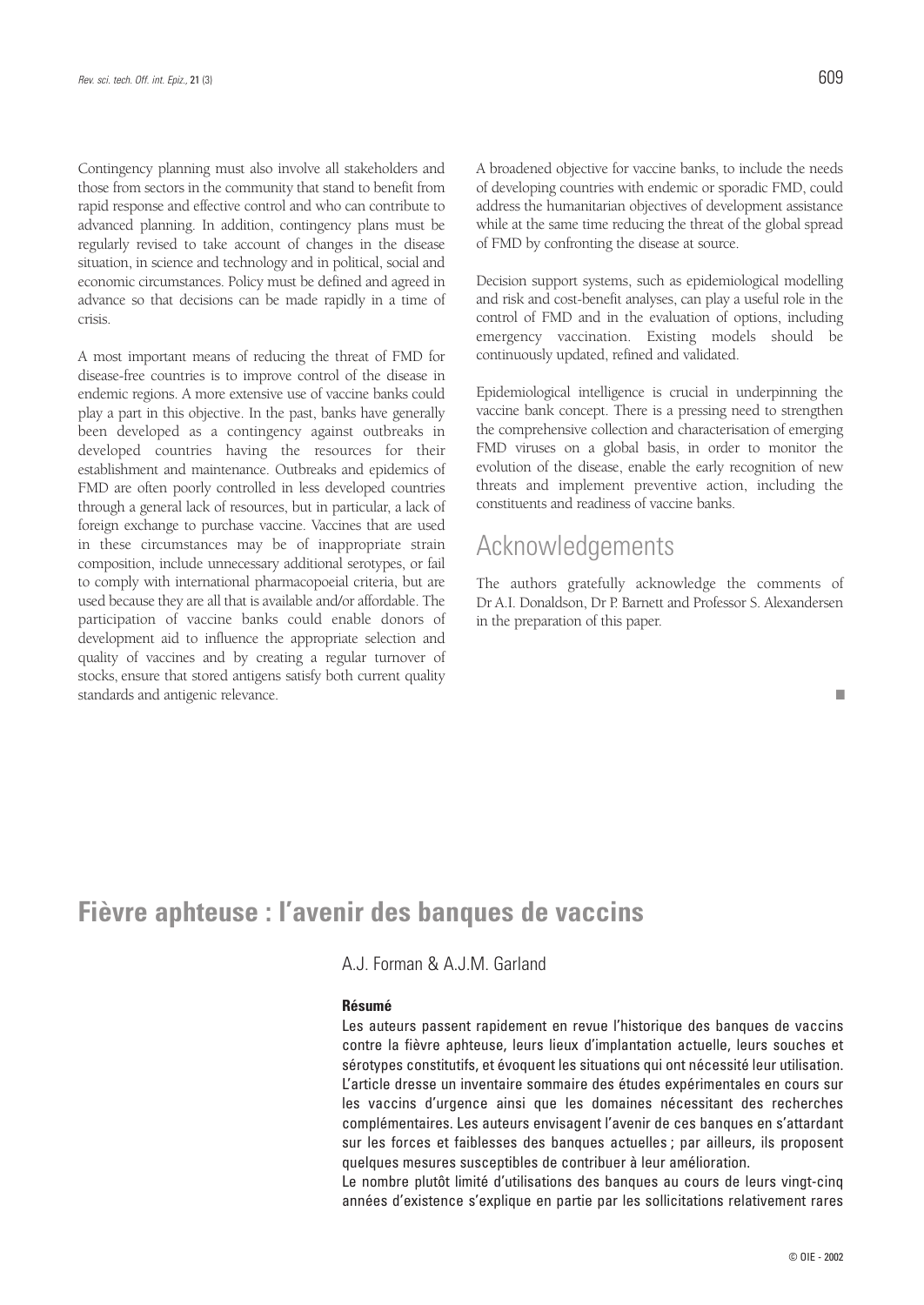dont elles ont fait l'objet. Il faut aussi y voir la difficulté de choisir les modalités et le moment adéquats d'utilisation de la vaccination d'urgence. Cependant, dans un contexte de risque accru de dissémination du virus de la fièvre aphteuse dans le monde, les banques continueront à jouer un rôle stratégique et tactique déterminant dans la lutte contre cette épizootie, qui compte parmi les plus contagieuses.

#### **Mots-clés**

Banques de vaccins – Fièvre aphteuse – Urgences – Vaccin contre la fièvre aphteuse – Vaccination.

■

## **El futuro de los bancos de vacunas contra la fiebre aftosa**

### A.J. Forman & A.J.M. Garland

#### **Resumen**

Los autores repasan brevemente la historia de los bancos de vacunas contra la fiebre aftosa, su localización actual y los serotipos y cepas que contienen, y recuerdan las ocasiones en que esos bancos han sido utilizados. Después resumen una serie de estudios experimentales sobre vacunas de emergencia y señalan los ámbitos en que es preciso seguir investigando. También examinan el futuro de estos bancos, deteniéndose a considerar los principales puntos fuertes y débiles de los que ahora existen y formulando propuestas para incorporar posibles mejoras.

El hecho de que esos bancos hayan sido utilizados relativamente pocas veces durante sus 25 años de existencia demuestra, en parte, que se ha recurrido a ellos con relativa infrecuencia, pero también refleja la dificultad de decidir cuándo y cómo conviene utilizar vacunaciones de emergencia. En tiempos como los actuales, sin embargo, con un creciente riesgo mundial de propagación de la fiebre aftosa, parece evidente que los bancos seguirán revistiendo importancia estratégica y táctica en la lucha contra esta infección, la más fácilmente transmisible de las enfermedades animales.

#### **Palabras clave**

Bancos de vacunas – Emergencias – Fiebre aftosa – Vacunación – Vacuna contra la fiebre aftosa.

■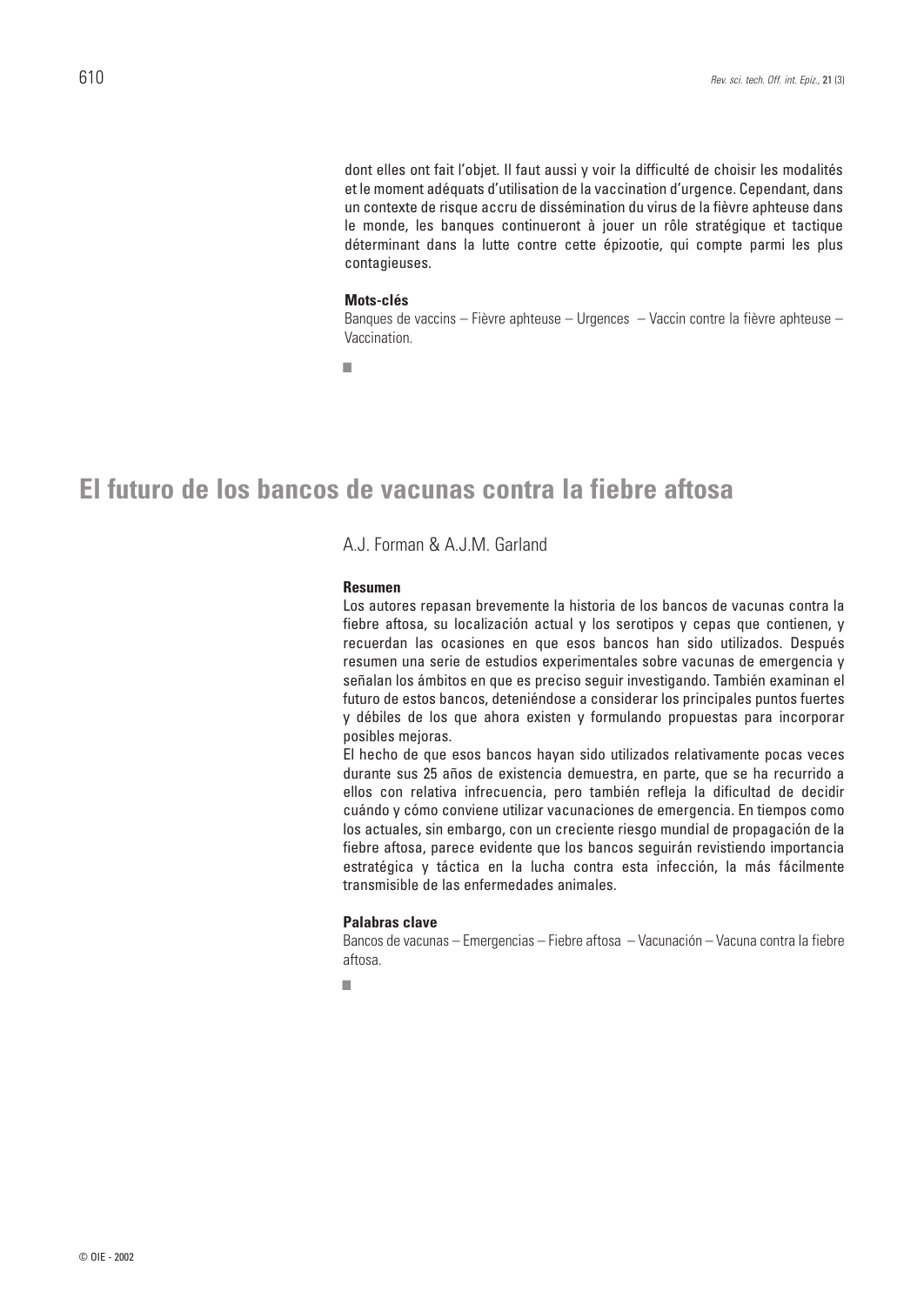## References

- 1. Adamowicz P.H., Legrand B., Guerche J. & Prunet P. (1974). – Un nouveau procédé de concentration et purification de virus. Application au virus de fièvre aphteuse produit sur cellules BHK 21 pour l'obtention de vaccins hautement purifiés. *Bull. Off. int. Epiz.*, **81**, 1125-1150.
- 2. Amadori M. (1997). Strategy for emergency vaccination and consequences on trade and disease control methods. *In* Report of a Session of the Research Group of the Standing Technical Committee of the European Commission for the Control of Foot-and-Mouth Disease (EUFMD), 23-27 September, Poiana-Brasov. EUFMD, Rome, Appendix 20. 114-119.
- 3. Anon. (1969). Report of the Committee of Inquiry on Foot and Mouth Disease, 1968, Part 1. Her Majesty's Stationery Office, London, Cmnd 3999, 1-133.
- 4. Anon. (1989). Report from the Commission to the Council on a study carried out by the Commission on policies currently applied by Member States in the control of Footand-Mouth Disease. Commission of European Communities (CEC), Brussels, 1-24.
- 5. Anon. (1994). Virus strains for vaccine banks. *In* Report of the Research Group of the Standing Technical Committee of the European Commission for the Control of Foot-and-Mouth Disease (EUFMD), 15-22 September, Vienna. EUFMD, Rome, Item 8, 8-9.
- 6. Anon. (1997). FMD situation in Europe; Balkans, Greece, Turkey and other regions. *In* Report of the 32nd Session of the European Commission for the Control of Foot-and-Mouth Disease (EUFMD), 2-4 April, Rome. EUFMD, Rome, Appendix 1, 29-45.
- 7. Barnett P.V. (2001). Report on the production of emergency O1 Manisa foot and mouth disease vaccine for the UK by the International Vaccine Bank (IVB), 22 March-4 April 2001. *In* Report of a Session of the Research Group of the Standing Technical Committee of the European Commission for the Control of Foot-and-Mouth Disease (EUFMD), 12-15 September, Island of Moen. EUFMD, Rome, Appendix 8, 60-63.
- 8. Barnett P.V. & Statham R.J. (1995). Long-term stability and potency of antigen concentrates held by the international vaccine bank. *In* Report of the 31st Session of the European Commission for the Control of Foot-and-Mouth Disease (EUFMD), 5-7 April, Rome. EUFMD, Rome, Appendix 9, 60-65.
- 9. Barnett P.V., Samuel A.R. & Statham R.J. (2001). The suitability of the 'emergency' foot and mouth disease antigens held by the International Vaccine Bank within a global context. *Vaccine*, **19** (15-19), 2107-2117.
- 10. Barnett P.V. & Statham R.J. (2001). Stratified and cryogenically stored (SACS) vaccines, a new concept in emergency foot-and-mouth disease vaccine formulation and storage. *Vaccine*, **20** (16), 2060-2064.
- 
- 11. Barteling S., Swann H., Anemat D.A.J., Tuyn C. & Vreeswijk J. (1996). – Foot-and mouth disease vaccines based on antigens in the European vaccine bank are very potent. *In* Report of the Research Group of the Standing Technical Committee of the European Commission for the Control of Foot-and-Mouth Disease (EUFMD), 2-6 September, Ma'ale Hachamisha. EUFMD, Rome, Appendix 12, 68-70.
- 12. Callis J. (1994). Vaccine banks: present status and future developments. *In* 62nd General Session of the Office International des Epizooties (OIE), 16-20 May, Paris. OIE, Paris, Report 62/SG 10, 1-6.
- 13. Cox S.J., Dani P., Salt J.S. & Barnett P.V. (1998). Effect of emergency vaccines on local virus replication and virus persistence in sheep using two different adjuvant formulations. *In* Report of a Session of the Research Group of the Standing Technical Committee of the European Commission for the Control of Foot-and-Mouth Disease (EUFMD), 14-18 September, Aldershot. EUFMD, Rome, Appendix 17, 129-143.
- 14. Cox S.J., Barnett P.V., Dani P. & Salt J.S. (1999). Emergency vaccination of sheep against foot and mouth disease: protection against disease and reduction in contact transmission. *Vaccine*, **17**, 1855-1868.
- 15. De Diego M., Brocchi E., Mackay D. & De Simone F. (1997). – The use of the non-structural polyprotein 3ABC of foot and mouth disease virus as a diagnostic antigen to differentiate infected from vaccinated cattle. *Arch. Virol.*, **14**, 2021-2033.
- 16. De Klercq K. (2001). Report of the activities of the Research Group of the Standing Technical Committee for the period 1999-2000. *In* Report of the 34th Session of the European Commission for the Control of Foot-and-Mouth Disease (EUFMD), 21-23 March, Rome. EUFMD, Rome, Appendix 10, 103-107.
- 17. Doel T.R. (1996). Natural and vaccine-induced immunity to foot and mouth disease: the prospects for improved vaccine. *Rev. sci. tech. Off. int. Epiz.*, **15** (3), 883-911.
- 18. Doel T.R. (2001). Repeated administration of maximum payload emergency vaccines made from inactivated purified antigen concentrates do not induce significant titres of antibodies against non-structural proteins of foot-and-mouth disease virus. *In* Report of a Session of the Research Group of the Standing Technical Committee of the European Commission for the Control of Foot-and-Mouth Disease (EUFMD), 12-15 September, Island of Moen. EUFMD, Rome, Appendix 18, 88-92.
- 19. Doel T.R. & Pullen L. (1990). International bank for footand-mouth disease vaccine: stability studies with virus concentrates and vaccines prepared from them. *Vaccine*, **8** (5), 473-478.
- 20. Doel T.R., Williams L. & Barnett P.V. (1994). Emergency vaccination against foot-and-mouth disease: rate of development of immunity and its implications for the carrier state. *Vaccine*, **12** (7), 592-600.